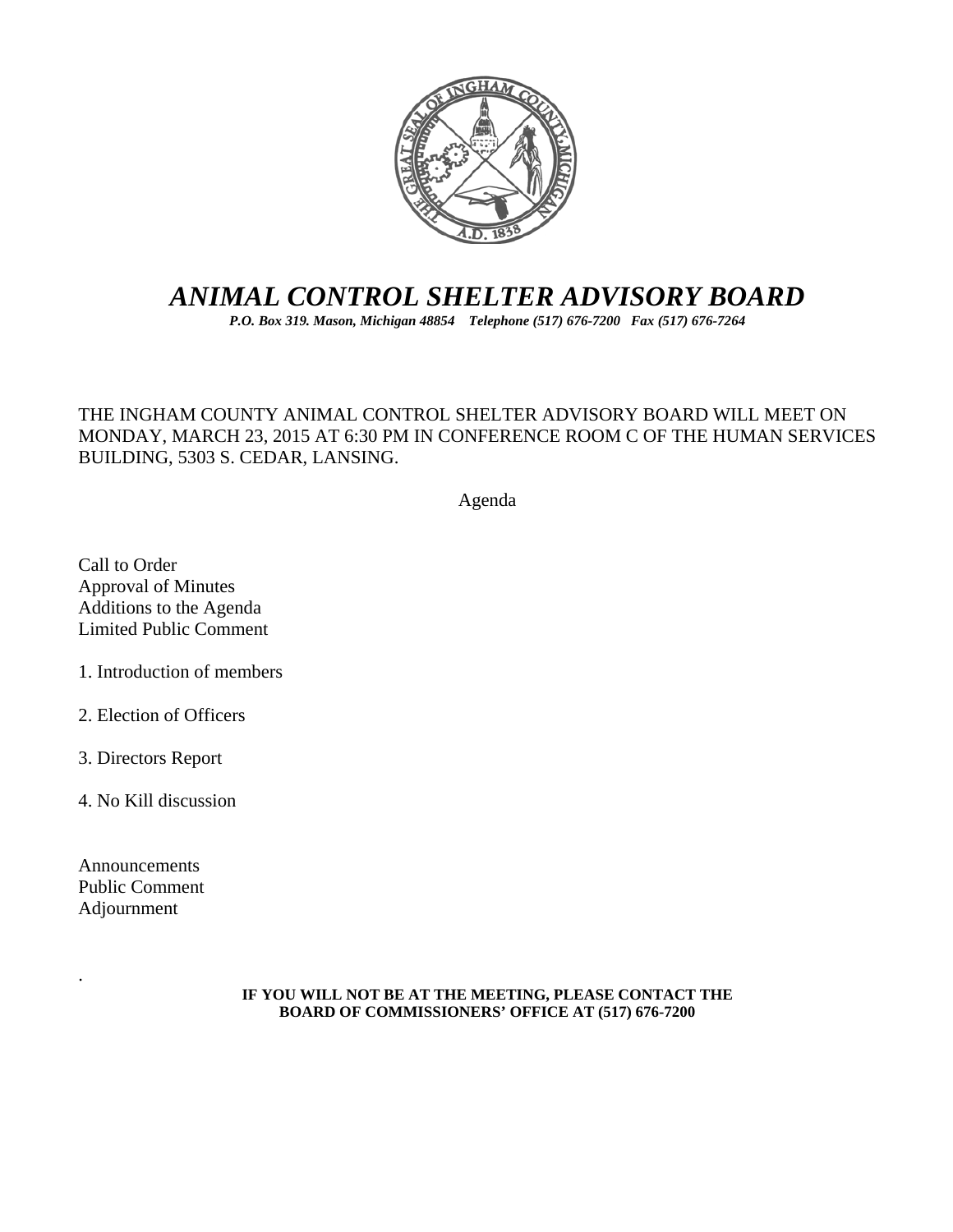## **ANIMAL CONTROL SHELTER ADVISORY BOARD Meeting Minutes of January 26, 2015**

Members Present: Chairperson Liz Kranz, Vice Chairperson Angela Bouler, Lorna Elliott-Egan

Members Absent: Teresa Lipert, Todd Tennis

Others Present: Ingham County Animal Control Director Andy Seltz, Ingham County Deputy Animal Control Director Anne Burns, Ashley Hayes, Teresa Carter, Maria Vandenboom

The Ingham County Animal Control Shelter Advisory Board (ICACSAB) meeting of January 26, 2015 was called to order by Chairperson L. Kranz at 6:34 p.m. in Conference Room "C" of the Human Services Building at 5303 S. Cedar Street in Lansing, Michigan.

Approval of the November 24, 2014 Minutes

### **MOVED BY L. ELLIOTT-EGAN, SUPPORTED BY L. KRANZ, TO APPROVE THE NOVEMBER 24, 2014 MINUTES AS PRESENTED. MOTION PASSED UNANIMOUSLY. ABSENT: Lipert, Tennis**

Additions to the Agenda: Item 6: Addressing Maria Vandenboom's letter from 2014.

Limited Public Comment: None.

1. Introduction of Members:

Tabled, as no new members were present.

2. Election of Officers:

Tabled until March 23, 2015 meeting when all members would be present.

3. Meeting Schedule:

Meeting schedule was set as every  $4<sup>th</sup>$  Monday of odd numbered months with the exception of May due to the Memorial Day holiday – moving that meeting to the following Monday in June – as June 1, 2015.

4. Minutes:

Removed from agenda as not needed.

#### 5. Director's Report:

Director A. Seltz distributed handouts of his Director's Report and verbally hit the high spots of the contents. 2014 was again a year with no euthanasia due to lack of shelter space. 12 abandoned ducks from Lansing were taken into foster and a final adoption is pending. An unpaid internship program for the Outreach Center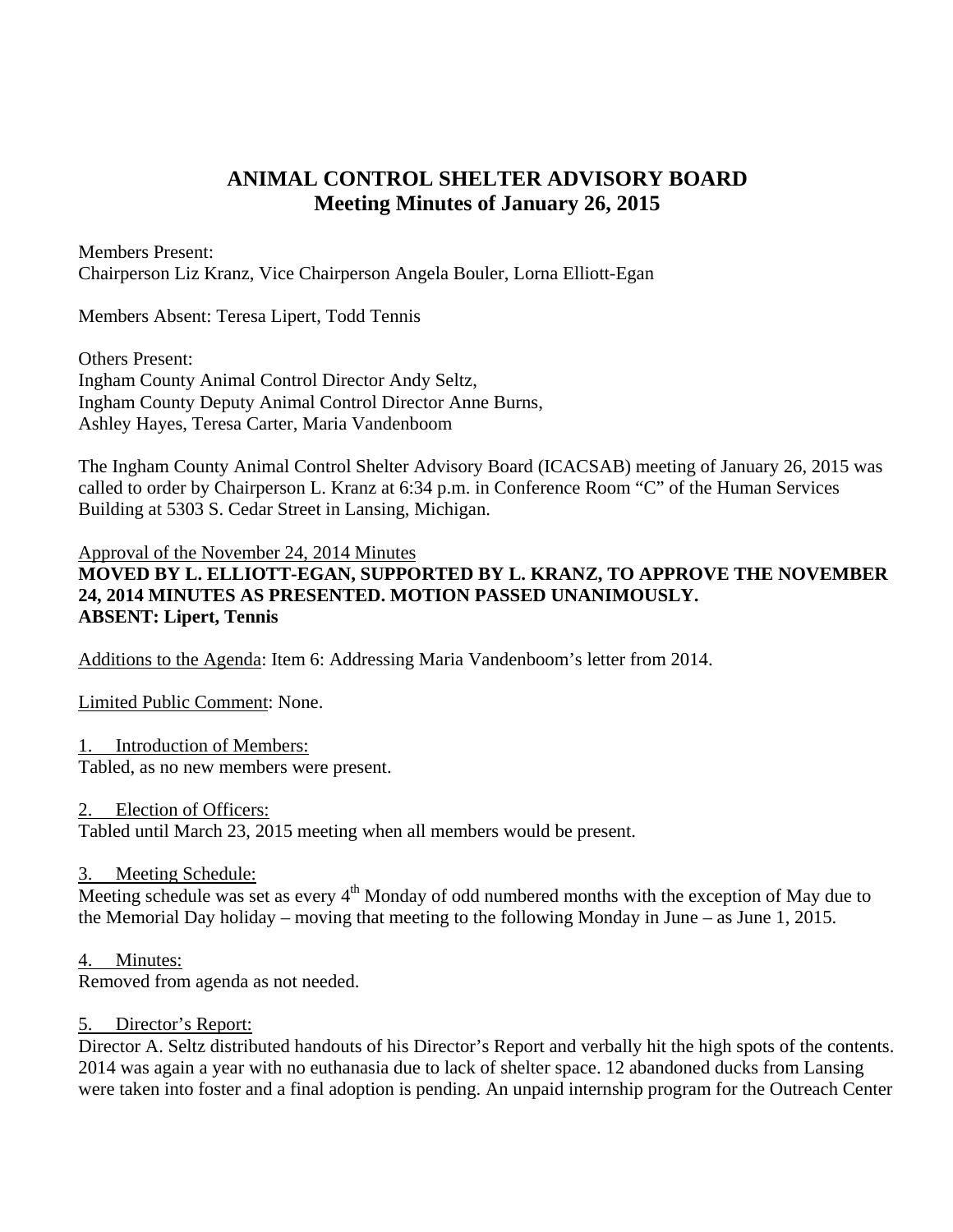is being initiated. ICAC provided dog supplies to the Mason Police Dept. for times when ICAC isn't available to respond. Logistics with the Lansing Police Dept. is ongoing for a similar program. Director A. Seltz cited citizen concerns about the current ICAC website is prompting the creation of a citizen workgroup on how to improve the site. Collaborative relationships with area animal groups continue. Statistics on the ICASC shelter animals were presented.

Discussion items from Director A. Seltz: inmate labor policies, on call foster/building policies. These items were in handouts supplied during the email of the meeting agenda/notice.

Resolution for use of donated funds to supplement low/no cost adoption fees was brought to the board by ICAC. The ICACSAB supported this resolution: **MOVED BY L. ELLIOTT-EGAN, SUPPORTED BY A. BOULER. MOTION PASSED UNANIMOUSLY.** 

Director A. Seltz introduced discussion regarding the definition of No Kill with the ICACSAB board requesting time for more thought on the subject. The ICACSAB board is requesting a recommendation from Director A. Seltz with further online or email discussions to be carried out between meetings if needed.

Other items of note from the Director's Report: shelter cleaning & maintenance policies continue, ICAC Foster Program Policy feedback & discussions continues. And a letter from MDARD on holding times was also presented in the email announcing the agenda.

#### **Commissioner T. Tennis joined the meeting at 7:44 p.m.**

#### 6. Discussion of Letter from Maria Vandenboom

Letter dated August 30, 2104 was discussed with clarification of items made possible by having M. Vandenboom in attendance. Commissioner T. Tennis suggested a workgroup be formed to look at comparing the costs of holding an animal and the redemption costs for that animal to be returned to its owner. Concern raised was that ICAC redemption fees are unaffordable and overwhelming to for the public to figure out. Another concern is the perceived pattern of citizens not being able to afford the fees or fully understand the process and are unable to do not seek to reunite with their pet.

#### Announcements: None

Public Comment: M. Vandenboom suggested that the lower numbers of pets at ICAC was in part due to social media sites such as hers. Citing 75% of those who post on her lost & found page are reunited with their pet before it enters the shelter. M. Vandenboom desires that the rehoming be done legally – Director A. Seltz pointed her to the ordinance of lost and found pets to the County's website. Director A. Seltz also asked for her number of rehomes attributed to social media.

Commissioner T. Tennis reported no budget update and said the urban dairy goat ordinance may come back around with a retool to ensure proper goat stewardship.

#### Adjournment: